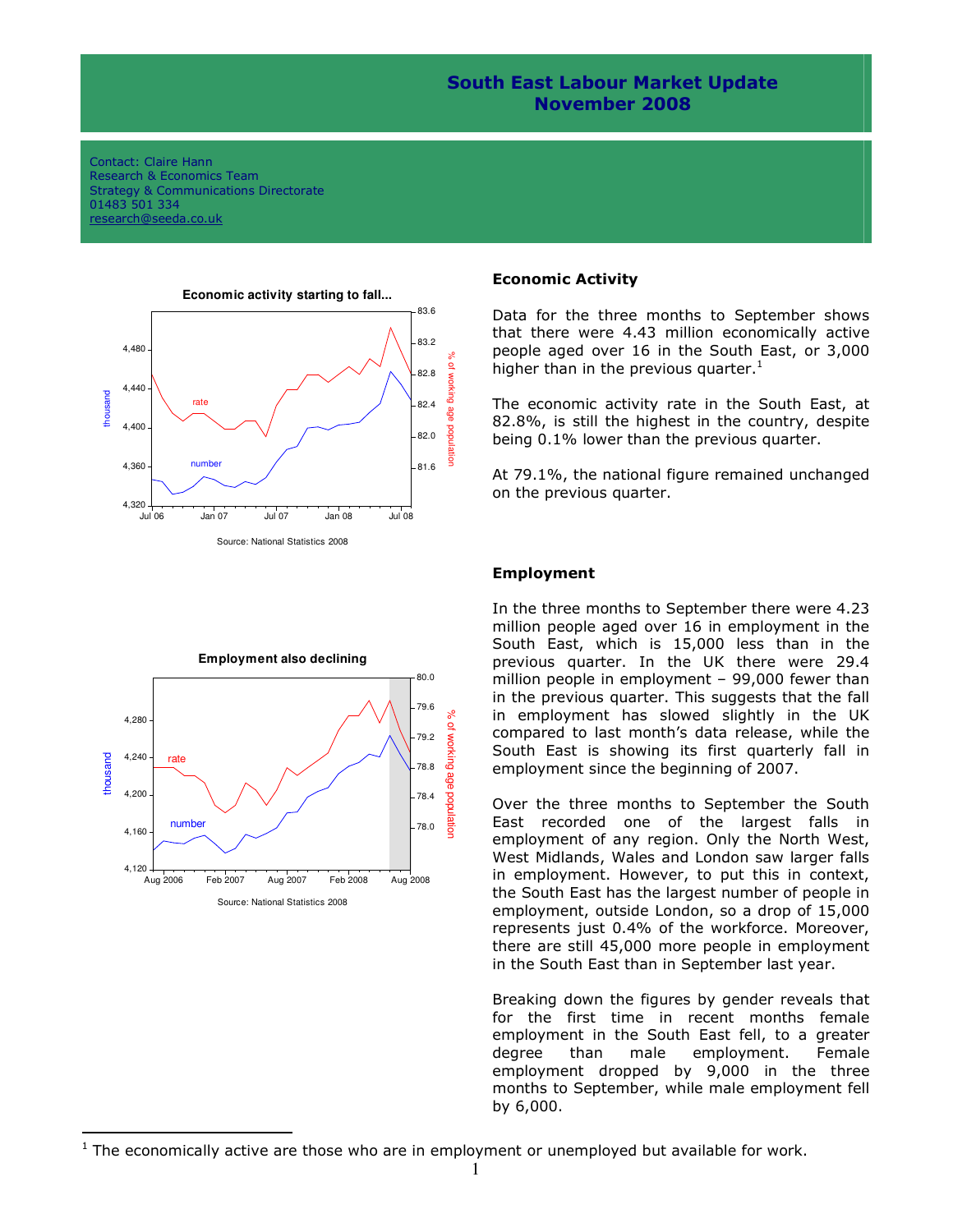



**Claimant count also rising**

**Unemployment continues to rise...** In the three months to September the South East employment rate stood at 79% - 0.4% lower than in the previous quarter. Over the same period the UK employment rate declined by 0.4% to 74.4%. The South East employment rate remains the highest of any region.

> The employment rate for men in the South East declined by 0.4% to 83.1% - still the highest in the country. The UK employment rate for males declined by 0.5% to 78.3%. Male employment declined in every English region except the North East, North West, East Midlands and East of England.

> The employment rate for women in the South East fell by 0.3% to 74.6%, making it the second highest in the country behind the South West. The UK female employment rate dropped by 0.2% to 70.1%.

#### Unemployment

In the three months to September there were 202,000 unemployed people in the region, or 18,000 more than in the previous quarter. This represents a smaller increase in unemployment than in the previous quarterly data release. Nevertheless, the only other regions seeing larger increases in unemployment than the South East were Yorkshire and the Humber (a rise of 21,000) and Wales (24,000). The number of unemployed people in the UK increased by 140,000 over the same period.

The unemployment rate for those aged 16+ in the South East increased by 0.4% to 4.6% in the three months to September. This remains one of the lowest rates of any region (except the South West and Northern Ireland). The UK unemployment rate increased by 0.4% to 5.8%.

The increase in unemployment in the South East was entirely driven by a growth in male unemployment, which increased by 20,000 (the largest increase of any region) while female unemployment fell by 2,000. The male unemployment rate increased by 0.8% to 5%. The female unemployment rate fell by 0.1% to 4.1%.

There were 84,800 people in the South East claiming Job Seekers' Allowance (JSA) in October – some 4,000 more than in September. The number of men claiming JSA increased by around 3,200 between September and October and the number of female claimants by around 800. There were almost 981,000 people in the UK claiming JSA, and the number increased by 36,500 between September and October.